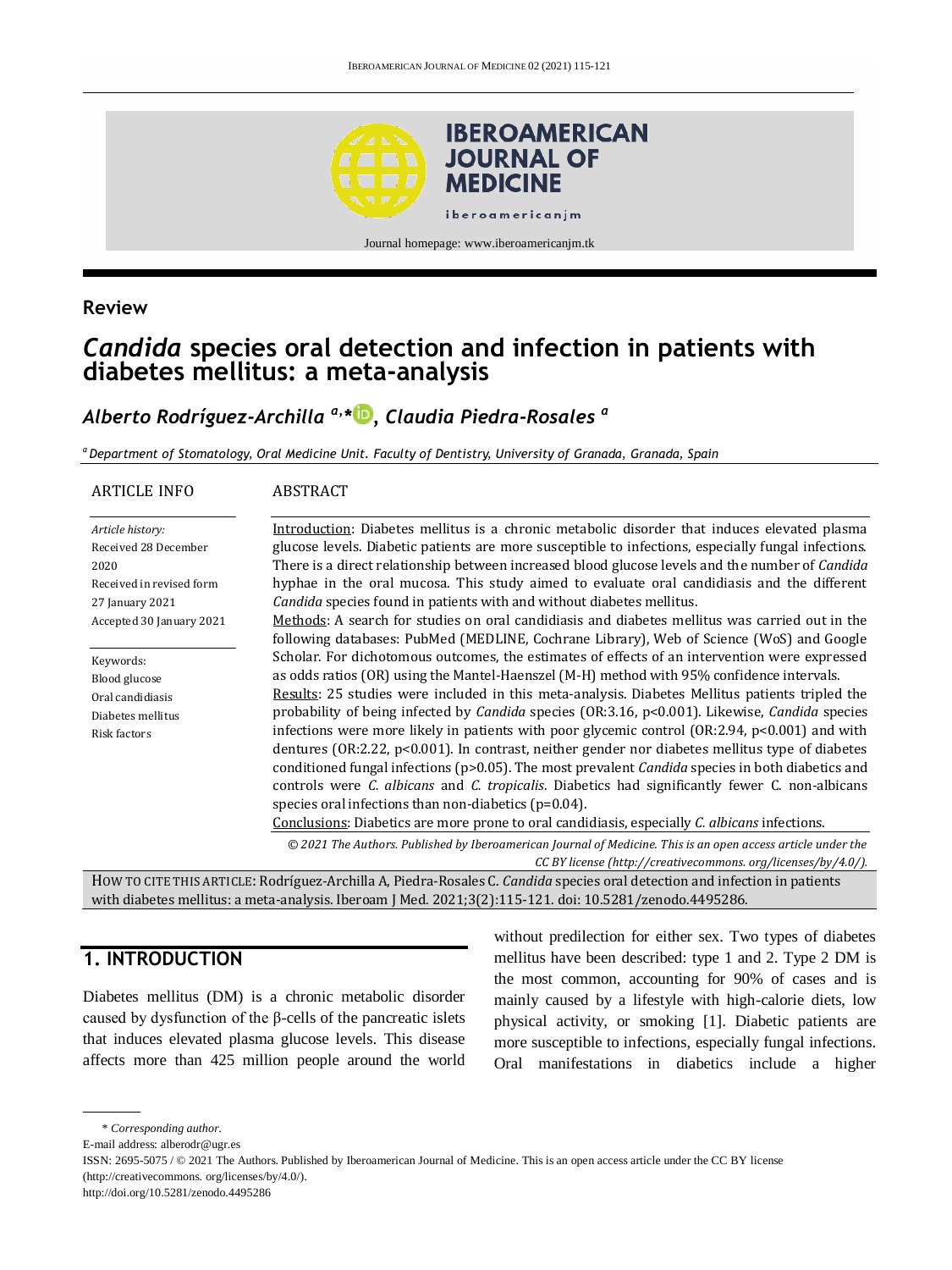prevalence and severity of both dental caries and periodontal disease, salivary flow dysfunction, impaired healing, and opportunistic infections. Patients with diabetes mellitus are more prone to fungal infections, probably due to immune disturbance and salivary composition changes. Considering fungal infections, diabetics show a higher prevalence of oral lesions associated with *Candida*  infection, especially denture stomatitis, pseudomembranous candidiasis, median rhomboid glossitis and angular cheilitis. Moreover, diabetics usually have systemic medications that favor the reduction of salivary flow, facilitating the proliferation of microorganisms in oral biofilms. Approximately 30% of diabetics have an oral yeast infection at some point in their life [2]. The main microorganism of oral candidiasis is *Candida albicans*, a polymorphic fungus with the ability to grow in the form of hyphae that colonize and invade the tissues. There is a direct relationship between the increase in blood glucose levels and the number of *Candida* hyphae in the oral mucosa [3]. This study aimed to evaluate oral candidiasis and the different *Candida* species found in patients with and without diabetes mellitus.

## **2. METHODS**

A search for studies on oral candidiasis and diabetes mellitus was conducted in the following databases: PubMed (MEDLINE, Cochrane Library), Web of Science (WoS) and Google Scholar. Search strategies were developed for each database with a combination of Medical Subjects Headings (MeSH) terms and free text terms. The search terms were: "candidiasis, oral" [MeSH Terms] AND "diabetes mellitus" [MeSH Terms]; "oral candid\*" AND "diabet \*"; allintitle: "oral" ("candidiasis" OR "candida") ("diabetes" OR "diabetic"). After this initial search, 481 articles (145 in PubMed, 241 in WoS and 95 in Google Scholar) were found between 1967 and 2020; 173 of them duplicates, leaving 308 articles for elegibility. Two researchers (ARA and CPR) examined the titles and abstracts of the articles independently, and later, both selected the papers that were included in this metaanalysis. The inclusion criterion was subjects of any age with a diagnosis of either type 1 or type 2 diabetes mellitus. The exclusion criteria were: a) articles without full-text availability ( $n = 174$ ), b) articles with a score below 6 stars from a maximum of 9 on the Newcastle–Ottawa methodological quality assessment scale [4] ( $n = 52$ ), and



*Figure 1: Study flow diagram.*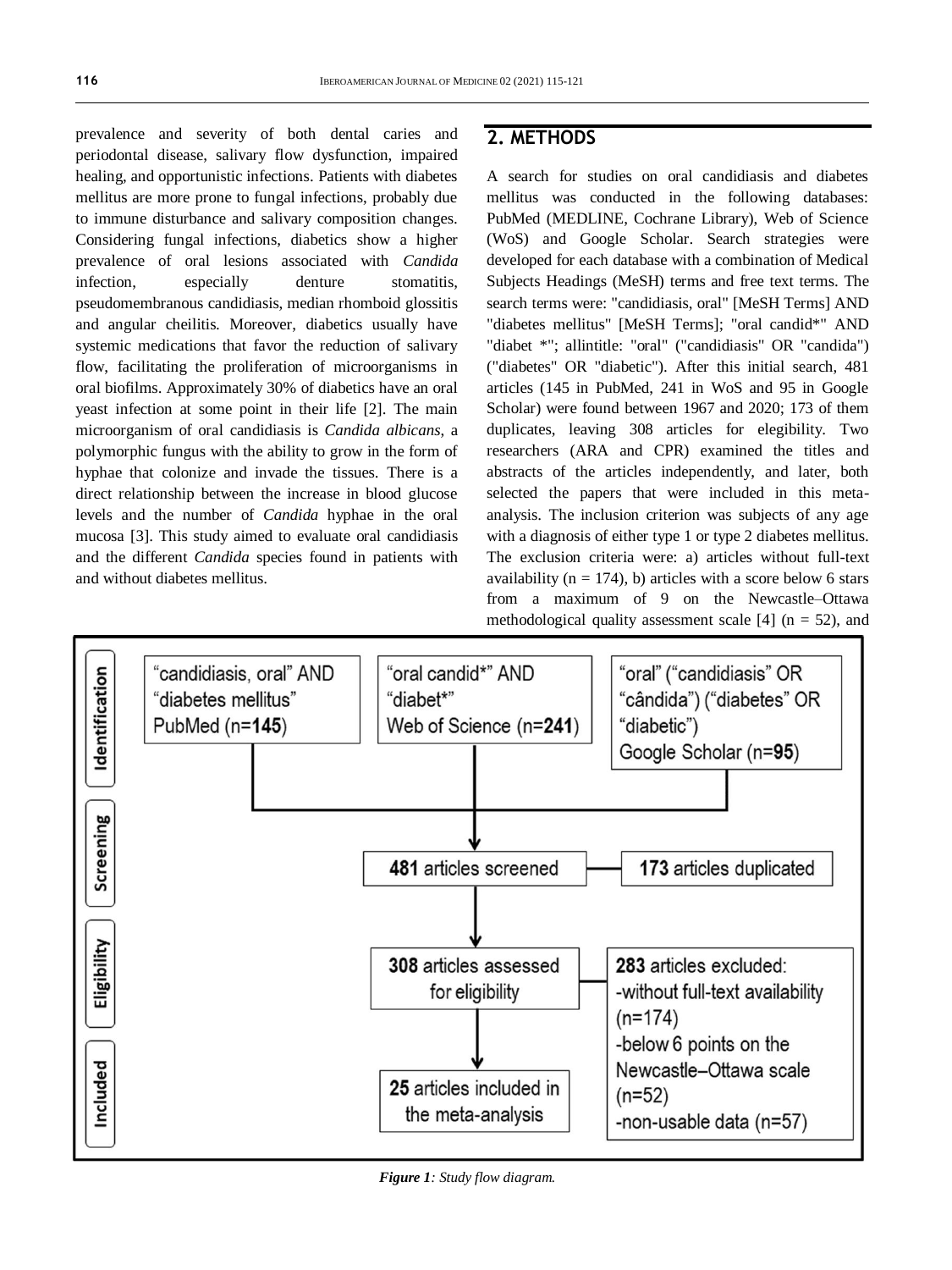c) studies with non-usable data ( $n = 57$ ). Finally, twentyfive studies were included in this meta-analysis (Figure 1).

#### **2.1. STATISTICAL ANALYSIS**

Data were processed with the RevMan 5.4 meta-analysis software (The Cochrane Collaboration, Oxford, UK). For dichotomous outcomes, the odds ratio (OR) with the Mantel-Haenszel Chi-square formula (M-H) and 95% confidence interval (95% CI) was used. Heterogeneity was determined according to the P values and the Higgins statistic ( $I^2\%$ ). In cases of high heterogeneity ( $I^2 > 50\%$ ), the random-effects model was applied. Pearson Chi-square test with Fisher's exact test was also used when required. Tables and a forest plot graph were used to present the results. The minimum level of significance was set at  $p <$ 0.05.

### **3. RESULTS**

Only articles with low to moderate risk of bias  $(≥6$  stars

from a maximum of 9 stars) according to the Newcastle-Ottawa (NOS) quality scale [4], were considered in this study.

Table 1 presents the twenty-five studies [5-29] that reported oral *Candida* species detection in patients with and without diabetes mellitus, considering the different *Candida* detection methods used. Oral *Candida* species were detected in 1453 (47.3%) of 3073 diabetics (range: 16.4%  $[28] - 83.7\%$  [16]) and 488 (25.0%) of 1953 non-diabetics (range: 4.0% [23] – 81.4% [25]).

Twenty-two studies [5-11, 13, 15-25, 27-29] assessed the oral detection of *Candida* species in patients with and without diabetes mellitus (Figure 2). Diabetic patients were 3.16 times more likely to have *Candida* species in their oral microbiota, finding highly significant statistical differences (OR = 3.16; 95% CI: 2.21 to 4.52;  $p < 0.001$ ).

The main risk factors related to oral *Candida* infection in patients with diabetes mellitus are shown in Table 2. Eight studies [10, 12, 14, 15, 19, 23, 25, 26] examined the possible influence of gender on the probability of *Candida* oral infection. Gender did not affect to fungal infection

| Table 1. Characteristic of the patients and effects of diphenhydramine ointment |                                  |               |                                                    |           |                  |        |                |                      |        |                |
|---------------------------------------------------------------------------------|----------------------------------|---------------|----------------------------------------------------|-----------|------------------|--------|----------------|----------------------|--------|----------------|
| Ref.                                                                            | <b>Medium</b><br>Year<br>Country |               |                                                    |           | <b>Diabetics</b> |        |                | <b>Non-Diabetics</b> |        |                |
|                                                                                 |                                  | $\mathbf n$   | N                                                  | (%)       | $\mathbf n$      | N      | (%)            | <b>NOS</b>           |        |                |
| Al-Attas <sup>[5]</sup>                                                         | 2010                             | Saudi Arabia  | <b>SDA</b>                                         | 50        | 150              | (33.3) | 7              | 50                   | (14.0) | $\tau$         |
| Ayinampudi [6]                                                                  | 2018                             | India         | CAC                                                | 9         | 14               | (64.3) | 17             | 31                   | (54.8) | 6              |
| Babatzia <sup>[7]</sup>                                                         | 2020                             | Greece        | <b>PCR</b>                                         | 22.       | 74               | (29.7) | 13             | 70                   | (18.6) | 8              |
| Balan <sup>[8]</sup>                                                            | 2015                             | India         | 39<br>$\overline{4}$<br><b>SDA</b><br>(65.0)<br>60 |           |                  | 30     | (13.3)         | $\overline{7}$       |        |                |
| <b>Bartholomew</b> [9]                                                          | 1987                             | <b>USA</b>    | <b>SDA</b>                                         | 45<br>60  |                  | (75.0) | 20             | 57                   | (35.1) | 8              |
| Belazi [10]                                                                     | 2005                             | Greece        | SDA, CAC                                           | 82        | 128              | (64.1) | 34             | 84                   | (40.5) | 8              |
| <b>Bissong</b> [11]                                                             | 2015                             | Cameroon      | <b>SDA</b>                                         | 32        | 149              | (21.5) | 5              | 102                  | (4.9)  | 8              |
| Farooq [12]                                                                     | 2018                             | India         | <b>SDA</b>                                         | 91        | 305              | (29.8) |                |                      |        | 6              |
| Guggenheimer [13]                                                               | 2000                             | <b>USA</b>    | <b>PAS</b>                                         | 93<br>405 |                  | (23.0) | 15             | 268                  | (5.6)  | 8              |
| <b>Hill</b> [14]                                                                | 1989                             | Canada        | <b>SDA</b>                                         | 25        | 51               | (49.0) |                |                      |        | 6              |
| Jafari [15]                                                                     | 2003                             | Iran          | <b>SDA</b>                                         | 24        | 40               | (60.0) | 9              | 40                   | (22.5) | 6              |
| <b>Javed</b> [16]                                                               | 2014                             | Pakistan      | SDA, PCR                                           | 67        | 80               | (83.7) | 36             | 70                   | (51.4) | 8              |
| Jhugroo [17]                                                                    | 2019                             | Saudi Arabia  | SDA. CAC                                           | 141       | 250              | (56.4) | 91             | 250                  | (36.4) | 8              |
| <b>Kadir</b> [18]                                                               | 2002                             | Turkey        | <b>SDA</b>                                         | 22        | 55               | (40.0) | 14             | 45                   | (31.1) | $\tau$         |
| <b>Kumar</b> [19]                                                               | 2005                             | India         | <b>SDA</b>                                         | 78        | 103              | (75.7) | 27             | 100                  | (27.0) | 8              |
| <b>Kumar</b> [20]                                                               | 2014                             | India         | <b>SDA</b>                                         | 46        | 60               | (76.7) | 16             | 30                   | (53.3) | $\tau$         |
| Matic-Petrovic [21]                                                             | 2019                             | Serbia        | <b>SDA</b>                                         | 25        | 68               | (36.7) | 15             | 78                   | (19.2) | 8              |
| Mohammadi [22]                                                                  | 2016                             | Iran          | SDA, PCR                                           | 32        | 58               | (55.2) | 17             | 48                   | (35.4) | $\overline{7}$ |
| Obradovic [23]                                                                  | 2011                             | Serbia        | <b>SDA</b>                                         | 59        | 100              | (59.0) | 2              | 50                   | (4.0)  | $\tau$         |
| Rajakumari [24]                                                                 | 2016                             | India         | <b>SDA</b>                                         | 64        | 200              | (32.0) | 17             | 200                  | (8.5)  | 8              |
| Sampath [25]                                                                    | 2019                             | Sri Lanka     | SDA, PCR                                           | 204       | 250              | (81.6) | 66             | 81                   | (81.4) | 8              |
| Sampath [26]                                                                    | 2017                             | Sri Lanka     | SDA, PCR                                           | 72        | 100              | (72.0) |                |                      |        | 6              |
| Shenoy [27]                                                                     | 2014                             | India         | SDA, CAC                                           | 19        | 60               | (31.7) | $\overline{2}$ | 30                   | (6.7)  | $\tau$         |
| Trentin <sup>[28]</sup>                                                         | 2017                             | <b>Brazil</b> | <b>SDA</b>                                         | 19        | 116              | (16.4) | 8              | 134                  | (5.9)  | $\overline{7}$ |
| Zomorodian [29]                                                                 | 2016                             | Iran          | CAC, PCR                                           | 93        | 137              | (67.9) | 53             | 105                  | (50.5) | 8              |
| <b>TOTAL</b>                                                                    |                                  |               |                                                    |           | 3073             | (47.3) | 488            | 1953                 | (25.0) |                |

*Ref: References; NOS: Newcastle-Ottawa quality scale; n/N: number of Candida positive cases/total number of cases; (%): Percentage of positive cases; USA: United States of America; SDA: Sabouraud's dextrose agar; CAC: CHROMagar Candida; PAS: Periodic Acid-Schiff stain; PCR: Polymerase chain reaction.*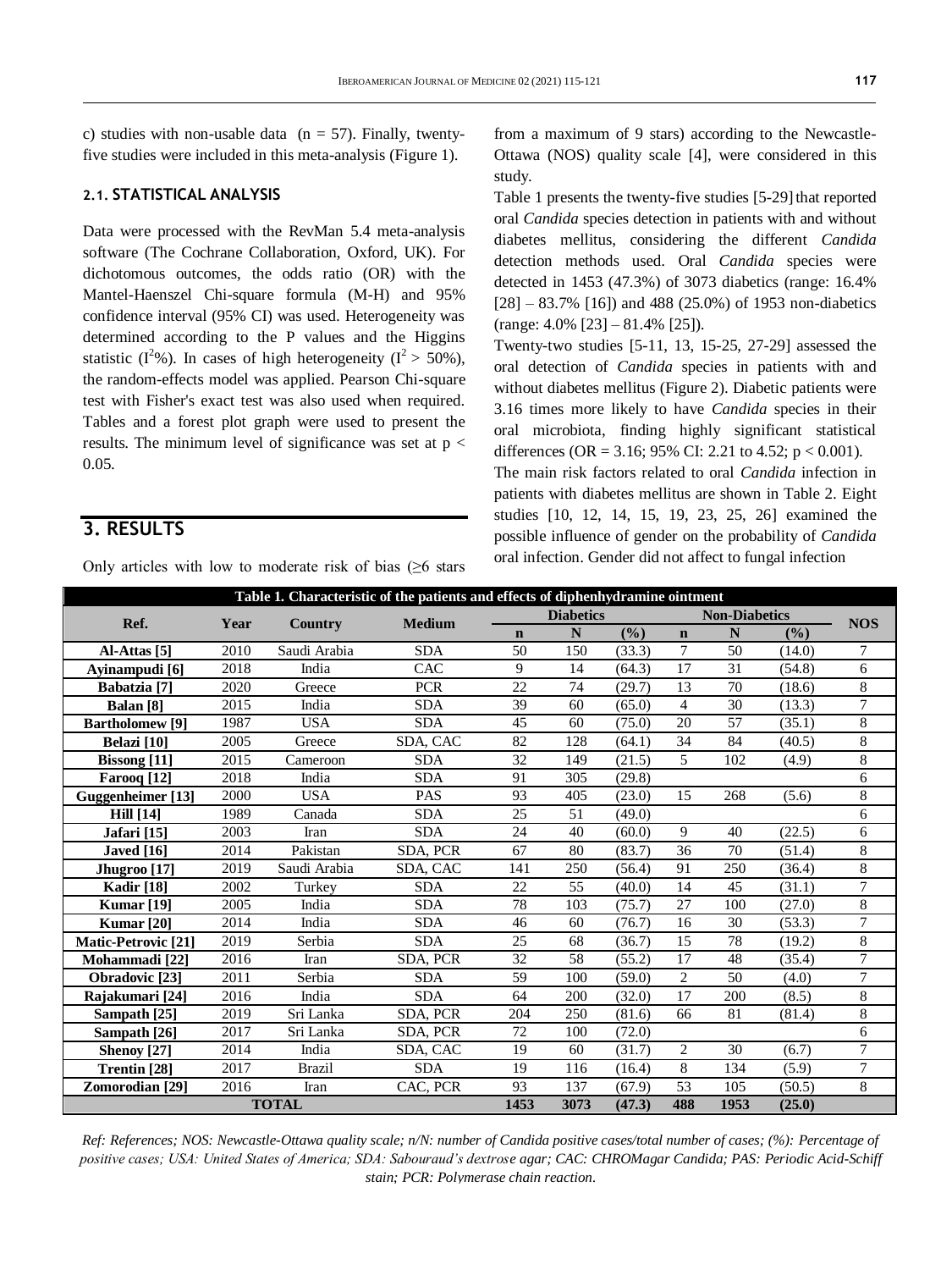| Table 2. Risk factors related to oral <i>Candida</i> infection in patients with diabetes mellitus (DM) |                                  |           |      |                           |     |            |
|--------------------------------------------------------------------------------------------------------|----------------------------------|-----------|------|---------------------------|-----|------------|
| <b>Risk factor</b>                                                                                     | Ref.                             | Outcome   | OR   | [95% CI]                  |     | p-value    |
| Gender                                                                                                 | [10, 12, 14, 15, 19, 23, 25, 26] | Female    | l.40 | $[0.95 \text{ to } 2.08]$ | 52% | 0.09       |
| <b>DM</b> type                                                                                         | [5, 19, 27, 29]                  | Type 1 DM | 1.55 | $[0.74 \text{ to } 3.24]$ | 62% | 0.24       |
| Glycemic control                                                                                       | [7, 8, 14, 19, 20]               | Poor      | 2.94 | [1.73 to $5.01$ ]         | 30% | $< 0.001*$ |
| Denture wearer                                                                                         | [10, 14, 25, 26]                 | Yes       | 2.22 | [1.48 to 3.33]            | 47% | $< 0.001*$ |

*Ref: References; OR: Odds Ratio; [95%CI]: 95% confidence interval; I<sup>2</sup> : Higgins statistic for heterogeneity (percentage); \*statistically significant.*

with no statistically significant association ( $OR = 1.40$ ; 95% CI: 0.95 to 2.08;  $p = 0.09$ ). In the case of the diabetes mellitus type, four studies [5, 19, 27, 29] evaluated this parameter, noticing a higher prevalence of oral candidiasis in type 1 diabetes patients, although without reaching statistical significance (OR = 1.55; 95% CI: 0.74 a 3.24; p  $= 0.24$ ).

Respect to glycemic control, five studies [7, 8, 14, 19, 20] pointed out that poor glycemic control increased 2.94 times the risk of oral *Candida* species infection, with highly significant statistical differences (OR = 2.94; 95% CI: 1.73 to  $5.01$ ;  $p < 0.001$ ).

Other four studies [10, 14, 25, 26] also corroborated denture wearers were more than twice as likely to be infected with *Candida* species. In the statistical analysis, a highly significant association was found (OR  $= 2.22$ ; 95% CI: 1.48 to 3.33;  $p < 0.001$ ).

| Table 3. Distribution of the different oral microbiota<br>Candida species between diabetics and non-diabetics |                                                 |                                 |  |  |  |  |
|---------------------------------------------------------------------------------------------------------------|-------------------------------------------------|---------------------------------|--|--|--|--|
| <b>Candida species</b>                                                                                        | <b>Diabetics</b><br>$n$ (%)                     | <b>Non-diabetics</b><br>$n$ (%) |  |  |  |  |
| C. albicans                                                                                                   | 441 (78.1)                                      | 183 (71.2)                      |  |  |  |  |
| C. tropicalis                                                                                                 | 53 (9.4)                                        | 33(12.8)                        |  |  |  |  |
| C. parapsilosis                                                                                               | 24(4.2)                                         | 14(5.5)                         |  |  |  |  |
| C. glabrata                                                                                                   | 23(4.1)                                         | 10(3.9)                         |  |  |  |  |
| C. krusei                                                                                                     | 21(3.7)                                         | 12(4.7)                         |  |  |  |  |
| C. kefyr                                                                                                      | 3(0.5)                                          | 5(1.9)                          |  |  |  |  |
| <b>TOTAL</b><br>$p = 0.17^a$                                                                                  | 565 (100)                                       | 257 (100)                       |  |  |  |  |
| <b>Candida species</b>                                                                                        | <b>Diabetics</b><br>$n\left(\frac{0}{0}\right)$ | <b>Non-diabetics</b><br>$n$ (%) |  |  |  |  |
| C. albicans                                                                                                   | 441 (78.1)                                      | 183 (71.2)                      |  |  |  |  |
| C. non-albicans<br>species                                                                                    | 124 (21.9)                                      | 74 (28.8)                       |  |  |  |  |
| <b>TOTAL</b><br>$p = 0.04^{a*}$                                                                               | 565 (100)                                       | 257 (100)                       |  |  |  |  |

*References: [5, 10, 16, 17, 21, 23, 25, 29]; <sup>a</sup>Pearson chi-square test; \*statistically significant.*

Table 3 displays the distribution of the different *Candida* species found in oral microbiota between diabetic and nondiabetic subjects. The most prevalent species was *C. albicans* in both diabetics (78.0%) and non-diabetics (71.2%), followed by *C. tropicalis* (9.4% in diabetics and

12.8% in non-diabetics) and, the least prevalent, *C. kefyr* (0.5 % in diabetics and 1.9% in non-diabetics). When the different *Candida* species are classified in two groups (*C. albicans* species and *C. non-albicans* species), nonalbicans species were more frequent in non-diabetics (28.8%) than in diabetics (21.9%), with statistically significant differences ( $p = 0.04$ ).

#### **4. DISCUSSION**

Data from twenty-five studies on oral candidiasis and *Candida* species detection in diabetics have been included in the present meta-analysis.

In this study, diabetic patients were 3.16 times more likely to have *Candida* species in their oral microbiota than nondiabetics, with a highly significant statistical relationship (p < 0.001). Of the 22 studies that studied this variable, 20 of them [5-10, 13, 15-25, 27, 29] found a higher prevalence of *Candida* species detection in diabetics compared to the two studies [11, 28] that found oral *Candida* species more frequently in non-diabetics, although without statistical significance. *Candida* species have a predilection for colonizing the oral cavity, particularly in patients with diabetes mellitus, with percentages ranging between 60% and 80% of diabetics. Oral mucosa in diabetics provides a less hostile ecosystem for oral colonization by *Candida* species. This fact could be related to factors such as hyposialia, the use of dentures, the degree of glycemic control and the intake of drugs. In diabetics with poor metabolic control, an oral environment rich in sugars permits high levels of glucose in saliva and can contribute to the persistence of aciduric yeasts in the oral cavity. Moreover, carbohydrates in the diet may be a contributing factor, promoting adhesion, biofilm formation, and yeast colonization in the oral environment [25]. Some studies [11] report a lower frequency of oral candidiasis in diabetics because they do not establish well-defined diagnostic criteria and the diagnosis is not made by calibrated examiners or specialists. The diagnosis made by a calibrated examiner guarantees a correct evaluation of oral candidiasis, increasing the reliability of the clinical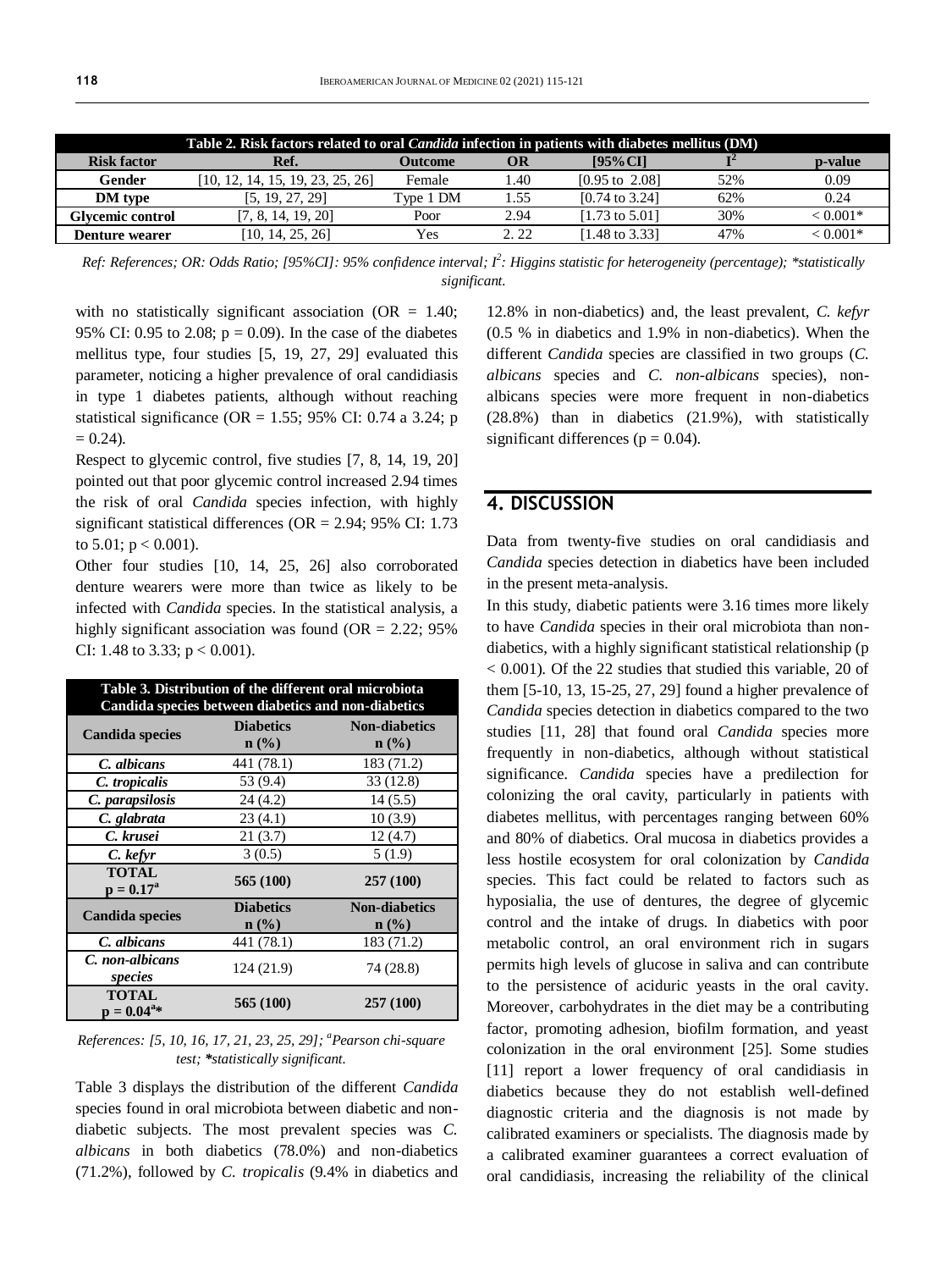|                                                                                                      | <b>Diabetics</b> |      | Non-diabetics              |       | Odds Ratio  |                                     | <b>Odds Ratio</b>   |
|------------------------------------------------------------------------------------------------------|------------------|------|----------------------------|-------|-------------|-------------------------------------|---------------------|
| <b>Study or Subgroup</b>                                                                             |                  |      | <b>Events Total Events</b> | Total | Weight      | M-H, Random, 95% CI                 | M-H, Random, 95% CI |
| Al-Attas 2010 [5]                                                                                    | 50               | 150  | 7                          | 50    | 4.6%        | 3.07 [1.29, 7.32]                   |                     |
| Ayinampudi 2018 [6]                                                                                  | 9                | 14   | 17                         | 31    | 3.4%        | 1.48 [0.40, 5.45]                   |                     |
| Babatzia 2020 [7]                                                                                    | 22               | 74   | 13                         | 70    | 4.9%        | 1.86 [0.85, 4.05]                   |                     |
| Balan 2015 [8]                                                                                       | 39               | 60   | 4                          | 30    | 3.7%        | 12.07 [3.71, 39.24]                 |                     |
| Bartholomew 1987 [9]                                                                                 | 45               | 60   | 20                         | 57    | 4.8%        | 5.55 [2.50, 12.33]                  |                     |
| Belazi 2005 [10]                                                                                     | 82               | 128  | 34                         | 84    | 5.5%        | 2.62 [1.49, 4.62]                   |                     |
| Bissong 2015 [11]                                                                                    | 32               | 149  | 30                         | 102   | 5.4%        | $0.66$ [0.37, 1.17]                 |                     |
| Guggenheimer 2000 [13]                                                                               | 115              | 382  | 16                         | 243   | 5.5%        | 6.11 [3.52, 10.61]                  |                     |
| Jafari 2013 [15]                                                                                     | 24               | 40   | 9                          | 40    | 4.3%        | 5.17 [1.95, 13.70]                  |                     |
| Javed 2014 [16]                                                                                      | 80               | 80   | 46                         | 70    | 1.3%        | 84.83 [5.04, 1427.60]               |                     |
| Jhugroo 2019 [17]                                                                                    | 141              | 250  | 91                         | 250   | 5.9%        | 2.26 [1.58, 3.24]                   |                     |
| Kadir 2002 [18]                                                                                      | 22               | 55   | 14                         | 45    | 4.7%        | 1.48 [0.64, 3.39]                   |                     |
| Kumar 2005 [19]                                                                                      | 78               | 103  | 27                         | 100   | 5.3%        | 8.44 [4.49, 15.85]                  |                     |
| Kumar 2014 [20]                                                                                      | 46               | 60   | 16                         | 30    | 4.4%        | 2.88 [1.13, 7.32]                   |                     |
| Matic-Petrovic 2019 [21]                                                                             | 24               | 68   | 11                         | 78    | 4.8%        | 3.32 [1.48, 7.46]                   |                     |
| Mohammadi 2016 [22]                                                                                  | 32               | 58   | 17                         | 48    | 4.8%        | 2.24 [1.02, 4.93]                   |                     |
| Obradovic 2011 [23]                                                                                  | 59               | 100  | 2                          | 50    | 3.1%        | 34.54 [7.94, 150.14]                |                     |
| Rajakumari 2016 [24]                                                                                 | 64               | 200  | 17                         | 200   | 5.4%        | 5.07 [2.84, 9.04]                   |                     |
| Sampath 2019 [25]                                                                                    | 229              | 250  | 66                         | 81    | 5.0%        | 2.48 [1.21, 5.08]                   |                     |
| Shenoy 2014 [27]                                                                                     | 19               | 60   | 2                          | 30    | 2.9%        | 6.49 [1.40, 30.09]                  |                     |
| Trentin 2017 [28]                                                                                    | 8                | 116  | 19                         | 134   | 4.6%        | $0.45$ [0.19, 1.07]                 |                     |
| Zomorodian 2016 [29]                                                                                 | 93               | 137  | 53                         | 105   | 5.6%        | 2.07 [1.23, 3.50]                   |                     |
| <b>Total (95% CI)</b>                                                                                |                  | 2594 |                            |       | 1928 100.0% | 3.16 [2.21, 4.52]                   |                     |
| Total events                                                                                         | 1313             |      | 531                        |       |             |                                     |                     |
| Heterogeneity: Tau <sup>2</sup> = 0.53; Chi <sup>2</sup> = 101.68, df = 21 (P < 0.00001); $P = 79\%$ |                  |      |                            |       |             | $\overline{20}$<br>0.2<br>0.05<br>5 |                     |
| Test for overall effect: $Z = 6.31$ (P < 0.00001)                                                    |                  |      |                            |       |             |                                     |                     |

*Figure 2: Study data and forest plot graph for the Candida species detection in subjects with and without diabetes mellitus.*

data obtained [28].

Gender did not condition the probability of *Candida* species oral infection or detection, with no statistically significant association ( $p = 0.09$ ). Six studies (4 with statistically non-significant results [12, 14, 19, 23] and 2 with significant results [25, 26] that considered this factor, found a greater predisposition in the female gender. In contrast, two other studies [10, 15] observed a higher susceptibility to *Candida* infection in males. The association between gender and oral *Candida* species colonization is quite poorly defined with conflicting findings. Some studies [25] have observed that, in women with periodontitis, where inflammation of the oral mucosa is favored, there was a greater probability of fungal infection compared to men. In fact, *Candida* species colonization was observed in 88% of women and 73.1% of men. This increased fungi detection in women could be due to the hormonal changes observed in menopause that induces a series of changes in the oral and vaginal mucosa with a higher prone to candidiasis [26].

In the present study, the possible influence of diabetes mellitus (type 1 or type 2) type on the risk of suffering from candidiasis was also analyzed. A higher prevalence of oral candidiasis in patients with type 1 diabetes was found, although statistical significance was not achieved ( $p =$  0.24). Of the four studies that analyzed this parameter, two [5, 19] observed a higher prevalence of type 1 diabetes compared to type 2, but only one [5] had statistical significance. On the other hand, the other two studies [27, 29] did not observe this higher prevalence in type 1 diabetes patients. Although oral candidal colonization appears to be greater in type 1 diabetics than in type 2, it has not been possible to establish a correlation between the rates of *Candida* species carriers, their concentration, the type of diabetes mellitus or antidiabetic drugs used [5]. Another possible explanation for this higher frequency in type 1 diabetics could lie in the resistance to some antifungals observed in these patients, in whom the treatment appears to be less effective [29].

In this study, a poor glycemic control increased 2.94 times the risk of *Candida* species oral infection with a highly significant statistical relationship ( $p < 0.001$ ). All studies [7, 8, 14, 19, 20] that evaluated this variable were in favor of this inverse relationship between glycemic control and the *Candida* infection risk. Several studies [14,20] have shown that poorly controlled diabetics or those without metabolic control are significantly more susceptible to having oral candidiasis. Salivary glucose forms chemically reversible glycosylation products with proteins in tissues during hyperglycemic episodes and this leads to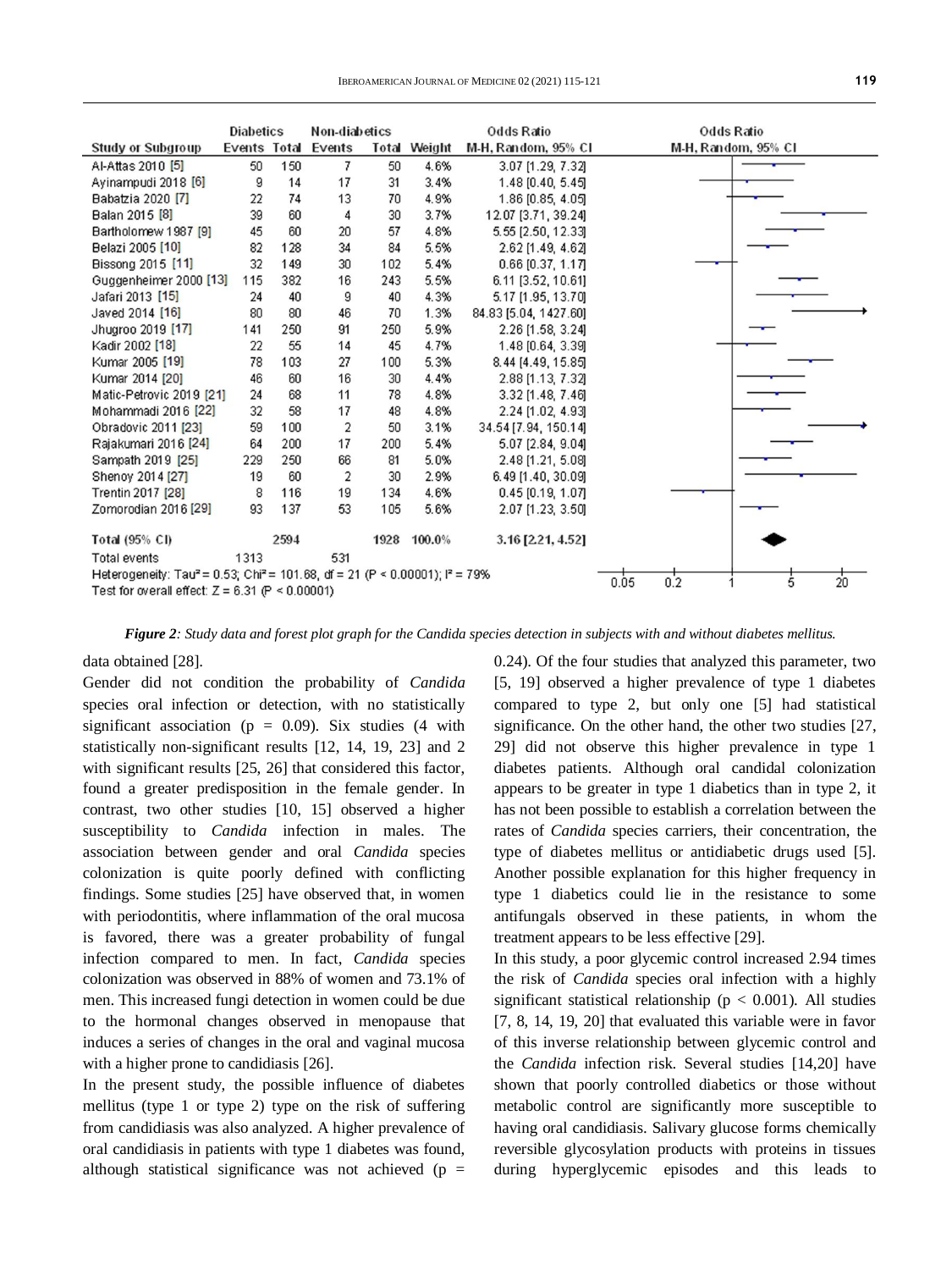accumulation of glycosylation products in oral epithelial cells, which in turn may increase the number of receptors available for *Candida*. This finding suggests the fact that uncontrolled or poorly controlled diabetes increases susceptibility to oral opportunistic infections, such as oral candidiasis [20]. Poor glycemic control determines higher mean glycosylated hemoglobin (HbA1c). This hyperglycemia could contribute to the risk of *Candida* oral infection by also increasing salivary glucose levels, and promoting the proliferation of *Candida* in the oral cavity. Furthermore, this conditions a decrease in salivary pH, creating an ideal environment for fungal growth [29].

Denture wearers' diabetics were more than twice as likely to also be *Candida* carriers compared to diabetics no denture wearers, with highly significant statistical differences ( $p < 0.001$ ). The four studies [10, 14, 25, 26] that delved into this parameter confirmed this higher prevalence of *Candida* species in denture wearers. *Candida* species avidly bind and adhere to acrylic surfaces, and dentures may act as a reservoir for these organisms, forming a bacterial-fungal biofilm layer that cannot be easily eradicated. Wearing dentures promotes the *Candida* species growth beneath denture, with low oxygen levels, an anaerobic environment, and a low pH. These conditions, together with a reduced salivary flow under the denture or poor oral and prosthetic hygiene, favor greater adherence of *Candida* species to the acrylic substrates of the denture [25]. All denture wearers, and especially diabetic, must maintain the highest level of oral health and remove the denture at night to sleep, to reduce the risk of candidal infection [10].

The oral distribution of the different *Candida* species between diabetics and non-diabetics was also established, without observing a statistically significant association ( $p =$ 0.17). The most prevalent *Candida* species in both groups was C*. albicans*, present in 78.1% of diabetics and 71.2% of non-diabetics. On the other hand, when *C. albicans* were compared with the rest of non-albicans *Candida* species, diabetics showed less frequent of *C. non-albicans* species oral detection, with statistically significant differences ( $p =$ 0.04). *C. tropicalis* and *C. parapsilosis* were the nonalbicans species most commonly found in both diabetics and non-diabetics. Most of the studies [17, 21] state the percentage of detection of *C. albicans* in diabetics around 70%-85%, data that agrees with that indicated in this study. In the oral cavity of diabetics, the increase in sugar concentrations creates an ideal microenvironment for the colonization and proliferation of *C. albicans* [16].

Considering *C. non-albicans* species in diabetics, other studies [29], unlike the present one, place *C. glabrata* as the second *Candida* species detected in diabetics. There appears to be symbiotic cooperation between *C. albicans* and *C. glabrata*. The secretion of proteolytic and lipolytic enzymes by *C. glabrata* contributes to the invasiveness of the hyphae of *C. albicans* which, in turn, acts as a promotor for the invasion of *C. glabrata*, contributing to the increase in the pathogenesis of both species [25]. The pathogenic synergy among different *Candida* species, generating biofilms of mixed species, allows each other to benefit, resulting in the perpetuation of the infection, with greater difficulty in eradication and higher resistance to antifungal treatment [26].

#### **5. CONCLUSIONS**

In this meta-analysis, diabetics were three times more likely to be infected by *Candida* species (OR: 3.16, p < 0.001). Likewise, *Candida* species infections were more likely in patients with poor glycemic control (OR: 2.94,  $p <$ 0.001) and denture wearers (OR: 2.22,  $p < 0.001$ ). In contrast, neither gender nor diabetes type conditioned fungal infections (p > 0.05). The most prevalent *Candida* species in both diabetics and controls were *C. albicans* and *C. tropicalis*. Diabetics had significantly fewer *Candida non-albicans* infections than non-diabetics ( $p = 0.04$ ).

#### **6. LIMITATIONS OF THE STUDY**

The methods for sample collection (swab, rinse, smear, etc.), which could influence *Candida* counts, could not be assessed. Different criteria were also found to distinguish between being a *Candida* carrier without disease and having oral candidiasis.

The results of this meta-analysis should be interpreted with caution due to the high heterogeneity found in some comparisons. The studies differences may be conditioned by the study design type, the methods used to collect information, the type of analysis used or by the characteristics of the populations studied.

New studies are needed to evaluate the factors related to the increased susceptibility of diabetics to oral candidiasis.